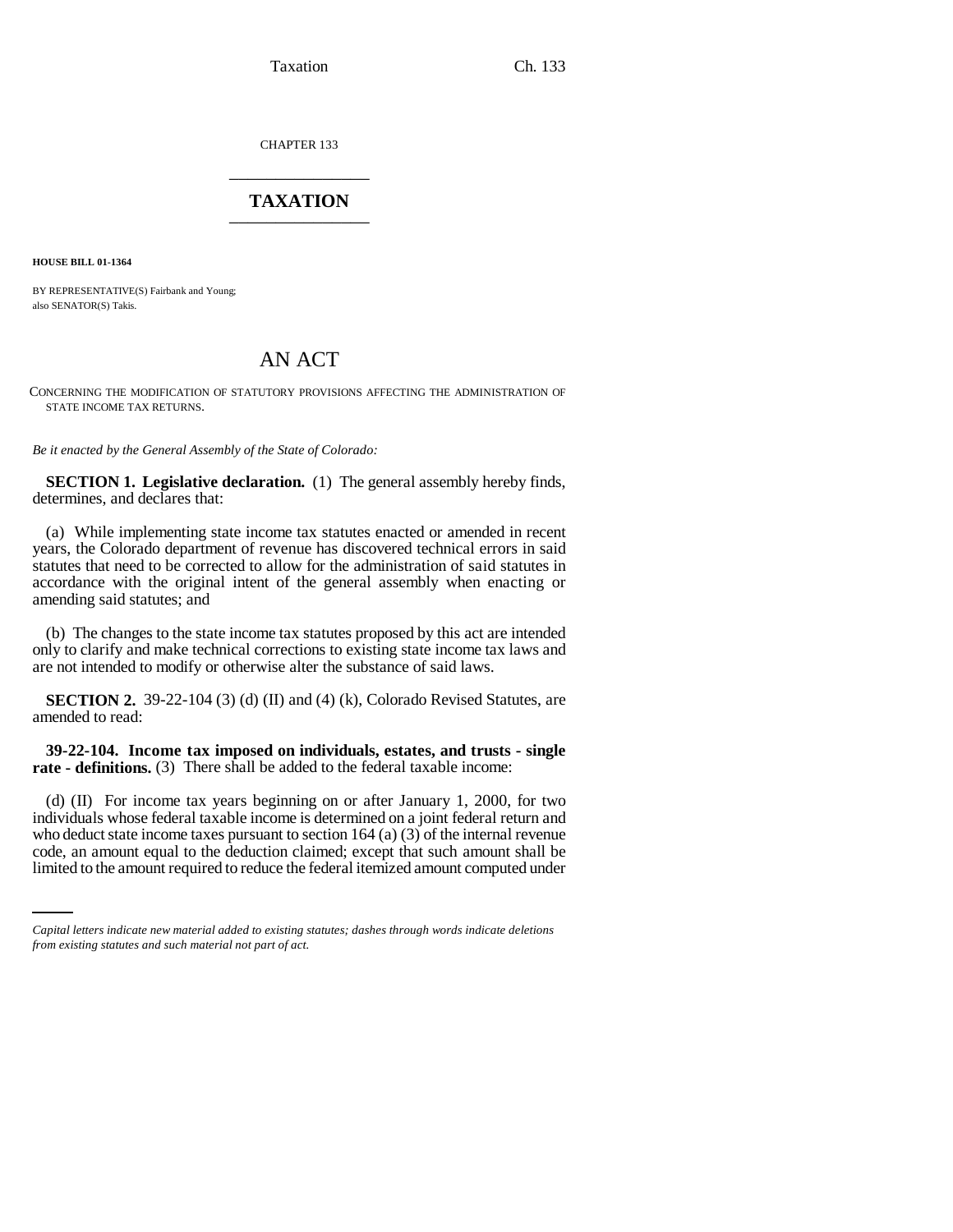### Ch. 133 Taxation

section 161 of the internal revenue code to an amount equal to double the amount of the basic standard deduction allowable under section 63 (c) (2) of the internal revenue code in the case of an individual federal return for an individual who is not the head of a household PLUS ANY ADDITIONAL STANDARD DEDUCTION ALLOWABLE UNDER SECTION 63 (c) (3) OF THE INTERNAL REVENUE CODE, IF APPLICABLE.

(4) There shall be subtracted from federal taxable income:

(k) For income tax years commencing on or after January 1, 2000, for two individuals whose federal taxable income is determined on a joint federal return and who claim itemized deductions in an amount that is greater than the amount of the basic standard deduction allowable under section 63 (c) (2) of the internal revenue code PLUS ANY ADDITIONAL STANDARD DEDUCTION ALLOWABLE UNDER SECTION 63 (c) (3) OF THE INTERNAL REVENUE CODE, IF APPLICABLE, in the case of a joint federal return, but less than double the amount of the basic standard deduction allowable under section 63 (c) (2) of the internal revenue code PLUS ANY ADDITIONAL STANDARD DEDUCTION ALLOWABLE UNDER SECTION 63 (c) (3) OF THE INTERNAL REVENUE CODE, IF APPLICABLE, in the case of an individual federal return for an individual who is not the head of a household, an amount equal to the difference between an amount equal to double the amount of such basic standard deduction allowable in the case of an individual federal return for an individual who is not the head of a household PLUS ANY ADDITIONAL STANDARD DEDUCTION ALLOWABLE TO EITHER INDIVIDUAL and the amount of the itemized deductions claimed by the resident individuals.

**SECTION 3.** 39-22-122 (2) (c), Colorado Revised Statutes, is amended to read:

**39-22-122. Long-term care insurance credit.** (2) Notwithstanding any other provision of this section to the contrary, a credit shall only be allowed to:

(c) Two individuals filing a joint return with a federal taxable income of less than one hundred thousand dollars for the tax year for which the credit is claimed if claiming the credit for two policies OR FOR A JOINT POLICY THAT COVERS EACH INDIVIDUAL SEPARATELY.

**SECTION 4.** 39-22-126 (4) (a), (4) (d), (6), (7), and (10) (a), Colorado Revised Statutes, are amended to read:

**39-22-126. Credit for health care professionals practicing in rural health care professional shortage areas - legislative declaration - definitions.** (4) Notwithstanding any other provision of this section, the credit created by this section shall only be allowed when the taxpayer:

(a) Is a health care professional PRACTICING AT LEAST TWENTY HOURS PER WEEK;

(d) Is a borrower on a student loan ISSUED UNDER A RECOGNIZED STUDENT LOAN PROGRAM, made to him or her AND USED BY THE TAXPAYER to finance higher education opportunities resulting in a medical, physician assistant, or nursing degree THAT IS REQUIRED TO ENABLE THE TAXPAYER TO BE LICENSED OR CERTIFIED AS A HEALTH CARE PROFESSIONAL. THE AMOUNT OF ANY LOAN SUBJECT TO THE CREDIT ALLOWED BY THIS SECTION SHALL BE THE SUM OF THE BALANCE DUE ON ANY SAID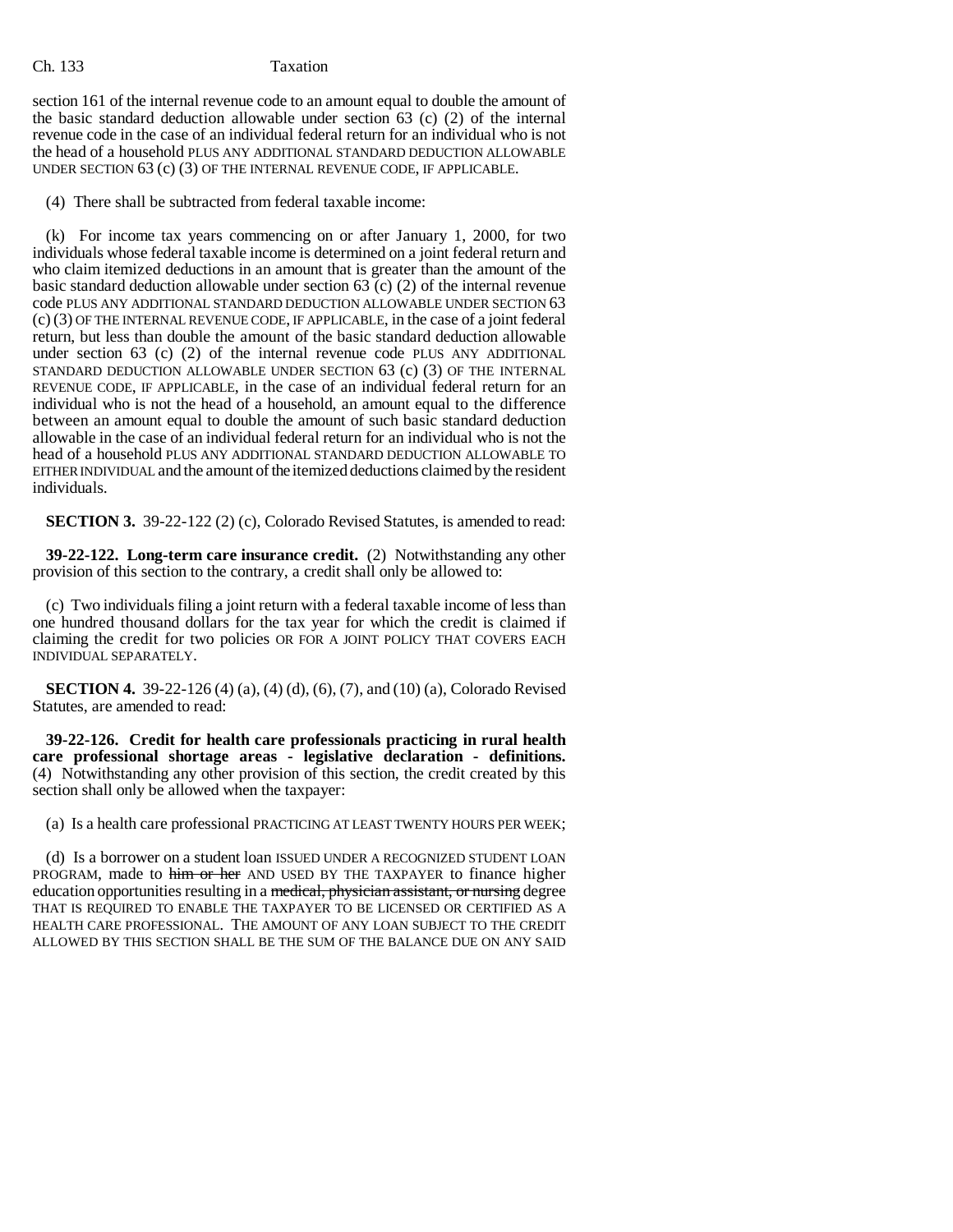Taxation Ch. 133

LOAN AS OF THE BEGINNING OF THE FIRST INCOME TAX YEAR FOR WHICH THE CREDIT IS CLAIMED.

(6) To qualify for the credit provided by this section, the taxpayer shall submit a certification form with each income tax return. Such form shall be obtained from the department of public health and environment. The department shall certify that the taxpayer has satisfied the requirements for allowance of the credit as specified in subsections  $(3)$ ,  $(4)$ , and  $(5)$  of this section. IN ADDITION, AS PART OF THE CERTIFICATION REQUIRED BY THIS SUBSECTION (6), THE FORM SHALL CONTAIN THE IDENTITY OF THE LOAN REFERENCED IN PARAGRAPH (d) OF SUBSECTION (4) OF THIS SECTION AND THE BALANCE DUE ON SAID LOAN AS OF THE BEGINNING OF THE FIRST INCOME TAX YEAR FOR WHICH THE CREDIT IS CLAIMED.

(7) Any taxpayer who has claimed the credit provided by this section and who EITHER moves out of a rural health care professional shortage area OR CEASES TO PRACTICE IN SUCH AREA during the period that such taxpayer was committed to reside and practice in such area shall repay the entire amount of the total credit claimed pursuant to this section for all years for which the credit was claimed. THE TAXPAYER SHALL REPORT THE RECAPTURE REQUIRED BY THIS SECTION BY INCREASING THE TAXPAYER'S INCOME TAX LIABILITY BY THE AMOUNT OF THE TOTAL CREDIT CLAIMED FOR THE YEAR IN WHICH THE RECAPTURE OCCURS.

(10) (a) No later than October 1 of any given calendar year commencing on or after January 1, 2001, the executive director shall annually adjust the dollar amount specified in this subsection  $(10)$  SUBSECTION  $(9)$  OF THIS SECTION to reflect the rate of growth of Colorado personal income for the calendar year immediately preceding the calendar year in which such adjustment is made. For purposes of this paragraph (a), "the rate of growth of Colorado personal income" means the percentage change between the most recent published annual estimate of total personal income for Colorado, as defined and officially reported by the bureau of economic analysis in the United States department of commerce for the calendar year immediately preceding the calendar year in which the adjustment is made and the most recent published annual estimate of total personal income for Colorado, as defined and officially reported by the bureau of economic analysis in the United States department of commerce for the calendar year prior to the calendar year immediately preceding the calendar year in which the adjustment is made.

**SECTION 5.** 39-22-518 (5) (a), (5) (b) (I), (5) (b) (II), and (5) (b) (VI), Colorado Revised Statutes, are amended to read:

**39-22-518. Tax modification for net capital gains.** (5) (a) If, based on the financial report prepared by the controller in accordance with section 24-77-106.5, C.R.S., the controller certifies that the amount of state revenues for any state fiscal year commencing on or after July 1, 1998, but before July 1, 2000, exceeds the limitation on state fiscal year spending imposed by section 20 (7) (a) of article X of the state constitution for that fiscal year by less than two hundred sixty million dollars, as adjusted pursuant to paragraph (b) of this subsection (5), then any modification for qualifying gains receiving capital treatment authorized by sub-subparagraph  $(C)$  or  $(D)$  of subparagraph  $(I)$  of paragraph  $(b)$  of subsection  $(2)$ of this section shall not be allowed for the income tax year in which said state fiscal year ended.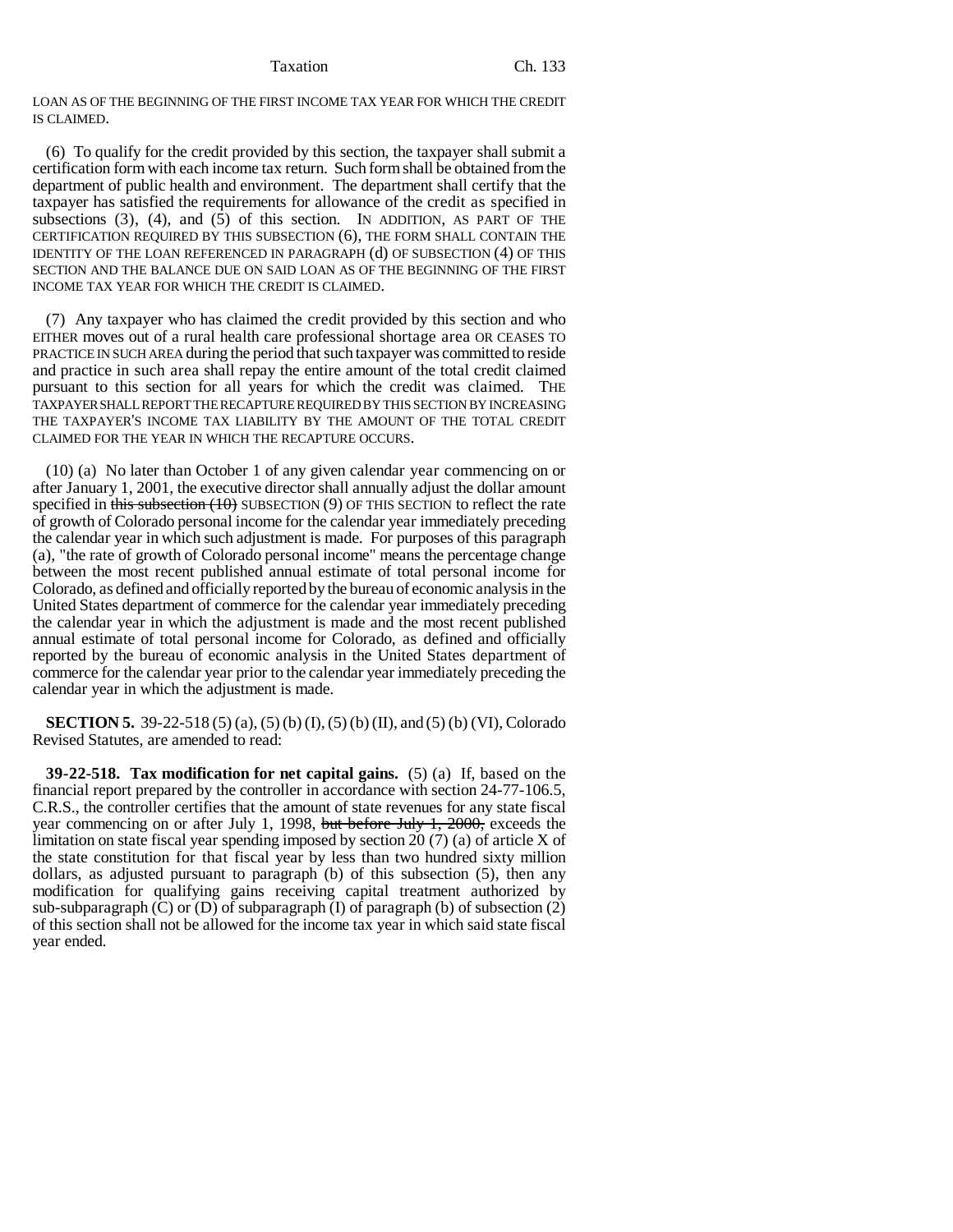#### Ch. 133 Taxation

(b) (I) No later than October 1 of the ANY calendar year commencing on OR AFTER January 1, 2000, the executive director of the department of revenue shall ANNUALLY adjust the dollar amount specified in paragraph (a) of this subsection (5) to reflect the rate of growth of Colorado personal income for the calendar year that commenced on January 1, 1999, IMMEDIATELY PRECEDING THE CALENDAR YEAR IN WHICH SAID ADJUSTMENT IS MADE. For purposes of this subparagraph (I), "the rate of growth of Colorado personal income" means the percentage change between the most recent published annual estimate of total personal income for Colorado, as defined and officially reported by the bureau of economic analysis in the United States department of commerce for the calendar year that commenced on January 1, 1999, IMMEDIATELY PRECEDING THE CALENDAR YEAR IN WHICH THE ADJUSTMENT IS MADE and the most recent published annual estimate of total personal income for Colorado, as defined and officially reported by the bureau of economic analysis in the United States department of commerce for the calendar year that commenced on January 1, 1998, PRIOR TO THE CALENDAR YEAR IMMEDIATELY PRECEDING THE CALENDAR YEAR IN WHICH THE ADJUSTMENT IS MADE.

(II) Upon calculating the adjustment of said dollar amount in accordance with subparagraph (I) of this paragraph (b), the executive director shall notify in writing the executive committee of the legislative council created pursuant to section 2-3-301 (1), C.R.S., of the adjusted dollar amount and the basis for the adjustment. Such written notification shall be given within five working days after such calculation is completed, but such written notification shall be given no later than October 1 2000 OF THE CALENDAR YEAR.

(VI) If one or more ballot questions are submitted to the voters at a statewide election to be held in November of the ANY calendar year commencing on OR AFTER January 1, 2000, that seek authorization for the state to retain and spend all or any portion of the amount of excess revenues for the state fiscal year ending during said calendar year, the executive director shall not determine whether any modification for qualifying gains receiving capital treatment authorized by sub-subparagraph (C) or (D) of subparagraph (I) of paragraph (b) of subsection (2) of this section shall be allowed until the impact of the results of said election on the amount of the excess state revenues to be refunded is ascertained.

**SECTION 6.** 39-22-522 (1), (2), (3), (4), and (5) (b) (III), Colorado Revised Statutes, are amended to read:

**39-22-522. Credit against tax - conservation easements.** (1) For purposes of this section, "taxpayer" means a resident individual or a domestic or foreign corporation subject to the provisions of part 3 of this article, A PARTNERSHIP, S CORPORATION, OR OTHER SIMILAR PASS-THROUGH ENTITY, ESTATE, OR TRUST THAT DONATES A CONSERVATION EASEMENT AS AN ENTITY, AND A PARTNER, MEMBER, AND SUBCHAPTER S SHAREHOLDER OF SUCH PASS-THROUGH ENTITY.

(2) For income tax years commencing on or after January 1, 2000, subject to the provisions of subsections (4) and (6) of this section, there shall be allowed a credit with respect to the income taxes imposed by this article to each taxpayer who donates during the taxable year all or part of the value of a perpetual conservation easement in gross created pursuant to article 30.5 of title 38, C.R.S., upon real property the taxpayer owns to a governmental entity or a charitable organization described in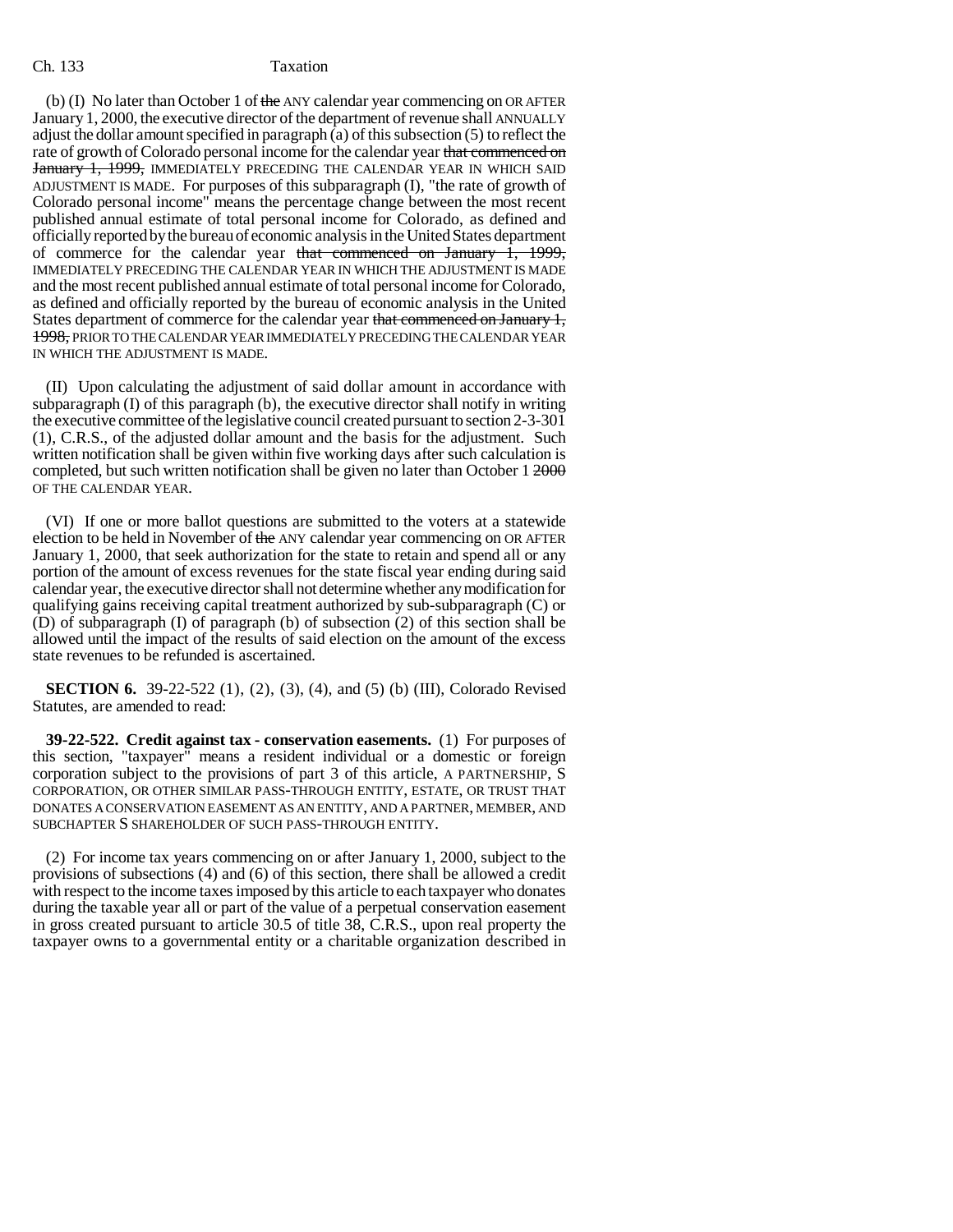#### Taxation Ch. 133

section 38-30.5-104 (2), C.R.S. THE AMOUNT OF THE CREDIT SHALL NOT INCLUDE THE VALUE OF ANY PORTION OF AN EASEMENT ON REAL PROPERTY LOCATED IN ANOTHER STATE.

(3) In order for any taxpayer to qualify for the credit provided for in subsection (2) of this section, the taxpayer shall file WITH THE DEPARTMENT OF REVENUE AT THE SAME TIME AS THE TAXPAYER FILES A RETURN FOR THE TAXABLE YEAR IN WHICH THE CREDIT IS CLAIMED A SUMMARY OF a qualified appraisal, as defined in  $26$  C.F.R. 1.170A-13 (c) (3) (1998), with the department of revenue at the same time as the taxpayer files a return for the taxable year in which the credit is claimed. 26 C.F.R. 1.170A-13 (c) (4) (1998); HOWEVER, IF REQUESTED BY THE DEPARTMENT, THE TAXPAYER SHALL SUBMIT THE APPRAISAL ITSELF.

(4) (a) For a conservation easement in gross created in accordance with article 30.5 of title 38, C.R.S., that is donated to a governmental entity or a charitable organization described in section 38-30.5-104 (2), C.R.S., the credit provided for in subsection (2) of this section shall be an amount equal to the fair market value of the donated portion of such conservation easement in gross when created. The amount of the credit allowed pursuant to this subsection  $\overline{4}$ ) shall not exceed one hundred thousand dollars per donation. IN NO EVENT SHALL A CREDIT CLAIMED BY A TAXPAYER FILING A JOINT FEDERAL RETURN OR THE SUM OF THE CREDITS CLAIMED BY TAXPAYERS FILING MARRIED SEPARATE FEDERAL RETURNS EXCEED THE DOLLAR LIMITATION SET FORTH IN THIS PARAGRAPH (a).

(b) In the case of a partnership, S corporation, or other similar pass-through entity that donates a conservation easement as an entity, the amount of the credit allowed pursuant to subsection (2) of this section shall be allocated to the entity's partners, MEMBERS, or shareholders in proportion to the partners', MEMBERS', or shareholders' distributive shares of income from such entity. THE TOTAL AGGREGATE AMOUNT OF THE CREDIT ALLOCATED TO SAID PARTNERS, MEMBERS, OR SHAREHOLDERS SHALL NOT EXCEED THE DOLLAR LIMITATION SET FORTH IN PARAGRAPH (a) OF THIS SUBSECTION (4).

 $(5)$  (b) (III) If any refund is claimed pursuant to subparagraph (I) of this paragraph (b), then the aggregate amount of the refund and amount of the credit used as an offset against income taxes for that income tax year shall not exceed twenty thousand dollars for that income tax year. IN THE CASE OF A PARTNERSHIP, S CORPORATION, OR OTHER SIMILAR PASS-THROUGH ENTITY THAT DONATES A CONSERVATION EASEMENT AS AN ENTITY, IF ANY REFUND IS CLAIMED PURSUANT TO SUBPARAGRAPH (I) OF THIS PARAGRAPH (b), THE AGGREGATE AMOUNT OF THE REFUND AND THE CREDIT CLAIMED BY THE PARTNERS, MEMBERS, OR SHAREHOLDERS OF THE ENTITY SHALL NOT EXCEED THE DOLLAR LIMITATION SET FORTH IN THIS SUBPARAGRAPH (III) FOR THAT INCOME TAX YEAR. Nothing in this subparagraph (III) shall limit a taxpayer's ability to claim a credit against taxes due in excess of twenty thousand dollars in accordance with subsection (4) of this section.

**SECTION 7.** 39-22-524 (5), Colorado Revised Statutes, is amended to read:

**39-22-524. Tax credit for individuals contributing matching funds for individual development accounts - repeal.** (5) If the amount of the tax credit allowed under this section exceeds the amount of the income tax otherwise due on the